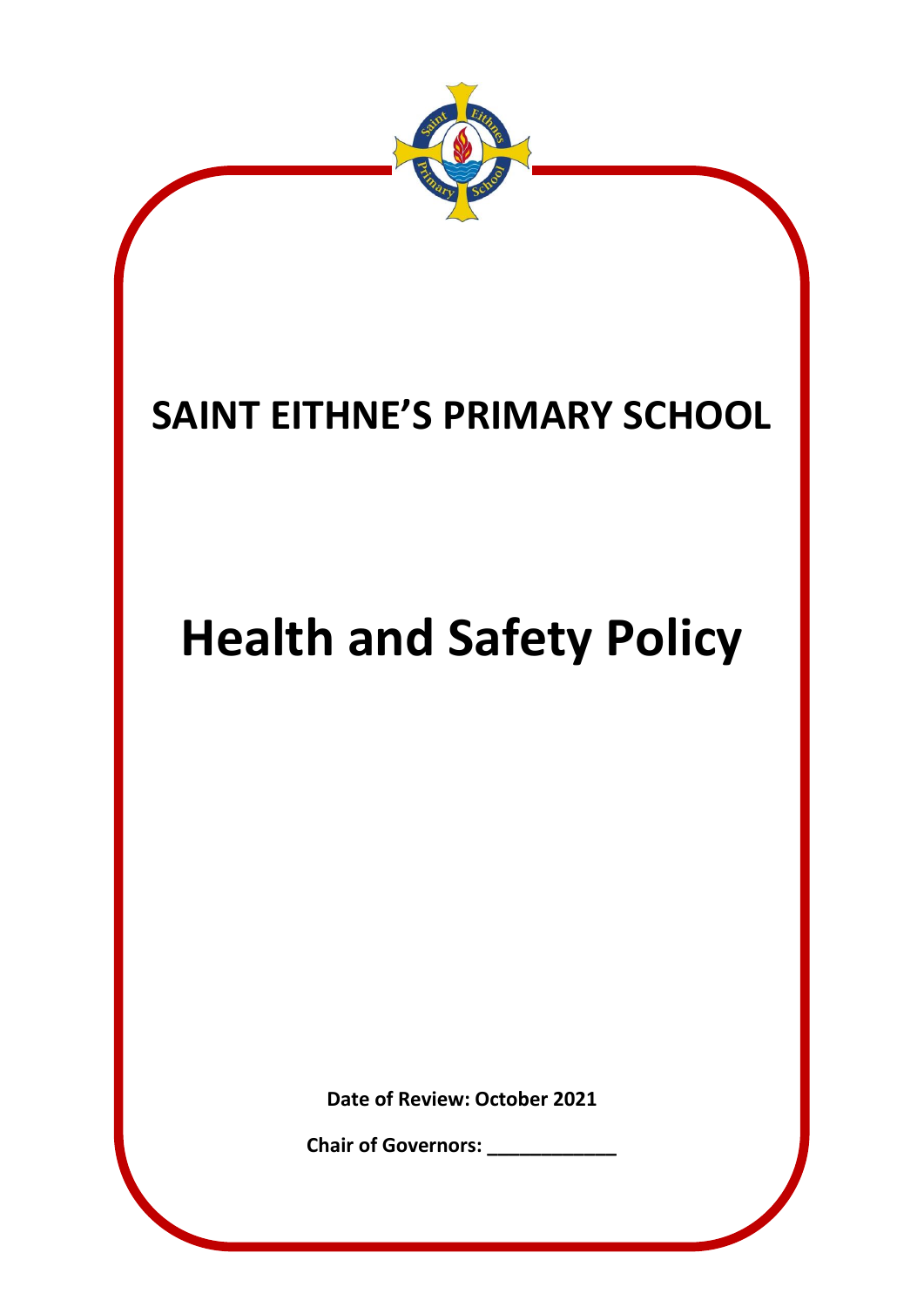#### **CONTENTS**

**Introduction. 2**

**General Guidelines 2**

**Roles & Responsibilities 2**

**Responsibilities of Pupils 3**

**Visitors 4**

**Other Users of the Premises 4**

**Fire and Emergency Evacuation Procedures 4**

**First Aid and Accident Reporting Procedures 5**

**Assessing the Risks to staff and pupils. 6**

**Safe Supervision, Care And Welfare Of Children 6**

**Teachers' children. 7**

**Other Areas Needing Supervision. 7**

**Access to the School premises from outside 8**

**Safe use of Portable and other appliances 8**

**Care-taking and Cleaning. 9**

**Safety in the Classroom, the Resource areas, the Gym and the Youth Wing. 9**

**GYM:- 9**

**Youth Wing 10**

**CLUBS 10**

**Off Site Procedures 10**

**Procedure for Prescribed and Non-prescribed drugs 12**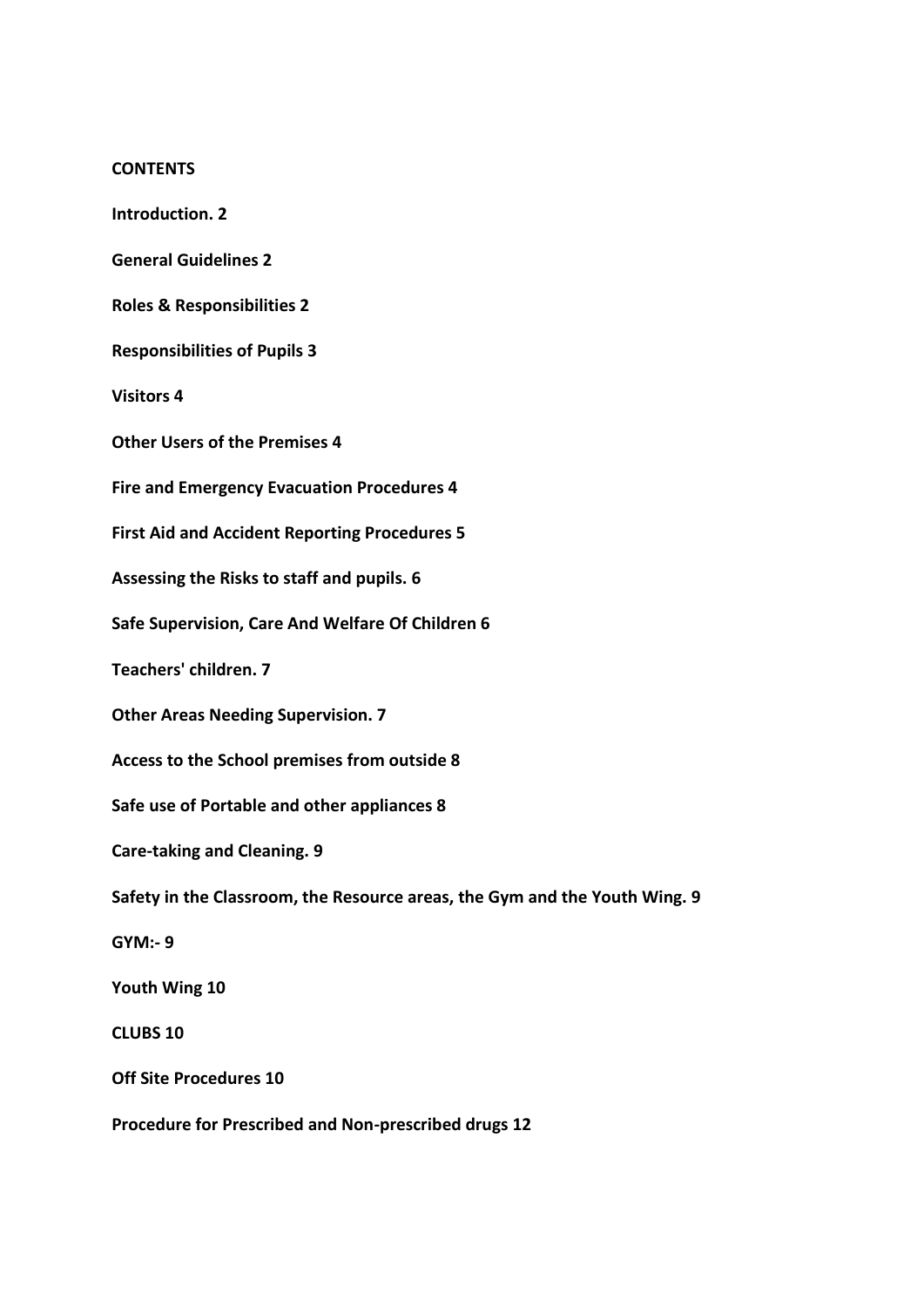#### **Introduction**

This policy is to provide and maintain safe and healthy working conditions, so far as is reasonably practicable, for all our staff and pupils and to encourage a safety culture within the school. The CCMS and EA's Health and Safety Policy Statements are adopted and complemented by the school's policy statement.

All members of staff will be provided with this policy and the relevant sections of the EA/ CCMS Health & Safety Policy. (Document in school office)

The EA / CCMS policy for Health and Safety is available in the office.. This policy has been used to formulate the school policy and is used for reference. All members of staff must acquaint themselves with this policy.

It is the school's policy to provide adequate information to identify needs in respect of training and provide supervision as necessary for the health and safety of staff and pupils. The Board of Governors also accepts responsibility for the health and safety of other people who may be affected by the

school's activities.

A complete audit will be carried out at least once per year and a report will be submitted to board.

The Board of Governors have adopted the Council's and the EA's health and safety Policies and this policy and the way in which it has operated will be reviewed bi annually.

### **General Guidelines**

In adopting the Council's and the EA's health and safety Policies the Board of Governors by law are treating the

school premises as a workplace. It is their responsibility to provide a safe place of work, safe working procedures, safe equipment, safe access to it and safe egress from it.

It is the primary responsibility of the Trustees, Board of Governors, Principal and Supervisors for ensuring safe

conditions of work. The CCMS/ EA will be consulted where technical advice is required on health and safety matters. All members of staff have a responsibility for their own and others health and safety in the school environment.

WHENEVER AN EMPLOYEE IS AWARE OF ANY POSSIBLE DEFICIENCIES IN HEALTH AND SAFETY ARRANGEMENTS SHE / HE MUST DRAW THESE TO THE ATTENTION OF THE HEADTEACHER.

## **Roles & Responsibilities**

The EA / CCMS policy details the roles and responsibilities of the following:

The Board of Governors, The Principal, the teachers, the supervisors and all members of staff. **PLEASE NOTE:** All staff are responsible for the health and safety arrangements in relation to staff, students, pupils and volunteer helpers under their supervision. Each member of staff has a responsibility to exercise care and attention regarding themselves and pupils / students under their control.

## **Duties Delegated Teacher of Health and Safety**

The delegated person is Mr J. Kerr.

In the absence of the delegated Staff member, please refer any urgent matter to Mr Mc Dowell.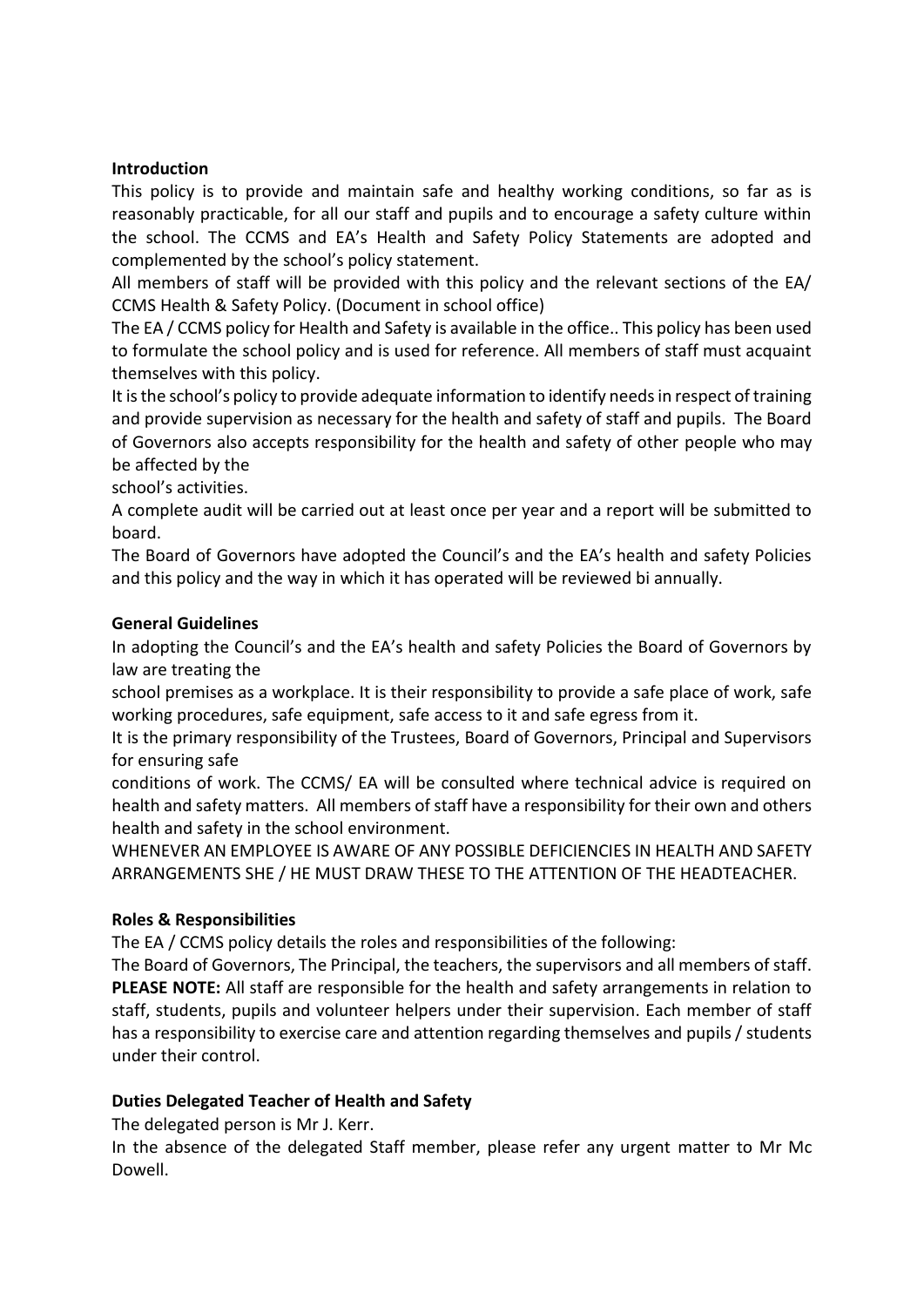The delegated person shall:

• implement , monitor the development of the safety policy within the school;

• monitor general advice on safety matters given by the EA, the CCMS and other relevant bodies and

advise on its application to the school;

• co-ordinate arrangements for the design and implementation of safe working practices within the school;

• investigate any specific health and safety problem identified within the school and take or recommend (as

appropriate) remedial action;

• order that a method of working ceases on health and safety grounds on a temporary basis subject to

further consideration by the Governors and Head teacher;

• assist in carrying out regular safety inspections of the school and its activities and make recommendations

on methods of resolving any problems identified;

• ensure that staff with control of resources (both financial and other) give due regard to safety;

• co-ordinate arrangements for the dissemination of information and for the instruction of employees,

students, pupils and visitors on safety matters and to make recommendations on the extent to which staff

are trained.

Please note the following:-

It must be realised that newly appointed employees could be particularly vulnerable to any risk and it must be ensured that all-relevant health and safety matters are drawn to their attention at an early stage.

Whilst it is a management responsibility to instruct all employees in safe working procedures in relation to their posts and work places, employees may from time to time find themselves in unfamiliar environments. In such cases, the employee concerned should be particularly alert for hazards, and whenever possible, ensure they are accompanied by a person familiar with the environment or that they are advised of specific hazards.

All volunteer helpers will be expected, as far as reasonably possible, to meet the same standards required of employees.

## **Responsibilities of Pupils**

All pupils are expected, within their expertise and ability, to:

- exercise personal responsibility for the safety of themselves and their fellow pupils;
- observe standards of dress consistent with safety and/or hygiene (this would preclude unsuitable footwear, knives and other items considered dangerous;
- observe all the safety rules of the school and in particular the instructions of the teaching staff in the event of an emergency;
- use and not wilfully misuse, neglect or interfere with things provided safety purposes.

N.B. The Governors and Head teacher will make pupils (and where appropriate the parents) aware of these

responsibilities through direct instruction, notices and the school handbook and school rules.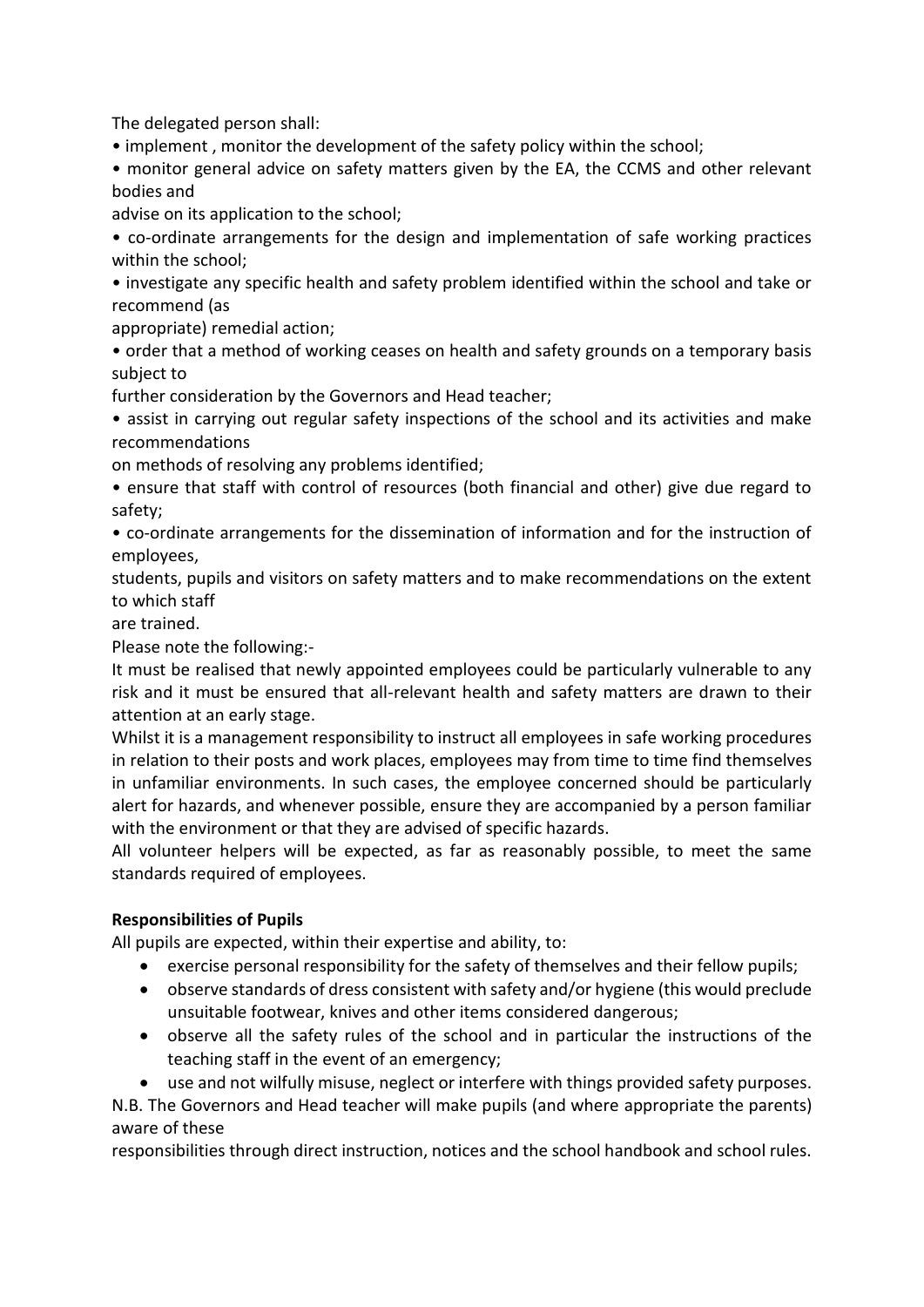## **Visitors**

Regular visitors and other users of the premises (e.g. contractors and delivery men) are expected, as far as reasonably possible, to observe the safety rules of the school.

Architects and builders will be required to agree that all workmen should first visit the office and agree a time of work with the Principal. Special instructions and necessary safety precautions will also be agreed before any such work takes place. Tools and equipment will not be left where they can cause harm to any individual on the school premises.

On the same vane, parts of the building where work is being done may be off limits to staff and pupils

Staff members are to be watchful at all times when conducting pupils near to areas where building work might be in progress as such areas will likely contain hazards.

### **Other Users of the Premises**

The Governors and Head teacher must ensure that:

- the means of access and egress are safe for the use of hirers, and that all plant and equipment made available to and used by the hirers is safe. If the Principal knows of any hazard associated with the above, she / he should take action to make hirers aware of it;
- fire escape routes and exits are clearly marked for the benefit of unfamiliar users of the building, particularly during the hours of darkness;
- hirers of the building are briefed about the location of the telephone, fire escape routes, fire alarms and fire fighting equipment. Notices regarding emergency procedures should be prominently displayed;
- hirers using any equipment or facility provided by the school are familiar with its safe use and, if necessary, briefed accordingly;
- arrangements are made for checking the security and condition of the premises and equipment used after vacation by the hirer or his staff.

## **Fire and Emergency Evacuation Procedures**

The school's procedures for fire and emergency evacuation are as follows:

Fire drill maps should be posted near the exit of each classroom door where pupils, staff members and visitors may easily acquaint themselves with the route out of the building.

All classes should walk in a calm manner along this route and assemble on the infant playground or pre-determined assembly point.

Teachers are to take their registers with them to the playground if they are still in class; If not the school secretary will bring these registers to the assembly point.

Teachers must ensure before leaving the building that all pupils have accompanied them from the class.

Check the toilets on the way out but do not go back into the main building in search of a missing person.

The principal / caretaker will check the toilets of the Admin. block as they leave the building. All pupils must be informed what the procedure is for an emergency evacuation. E.g. Children and staff members must be made aware that if they are not in the classroom during an evacuation they must make their way to the nearest exit and on to the assembly point. NEVER walk towards a fire.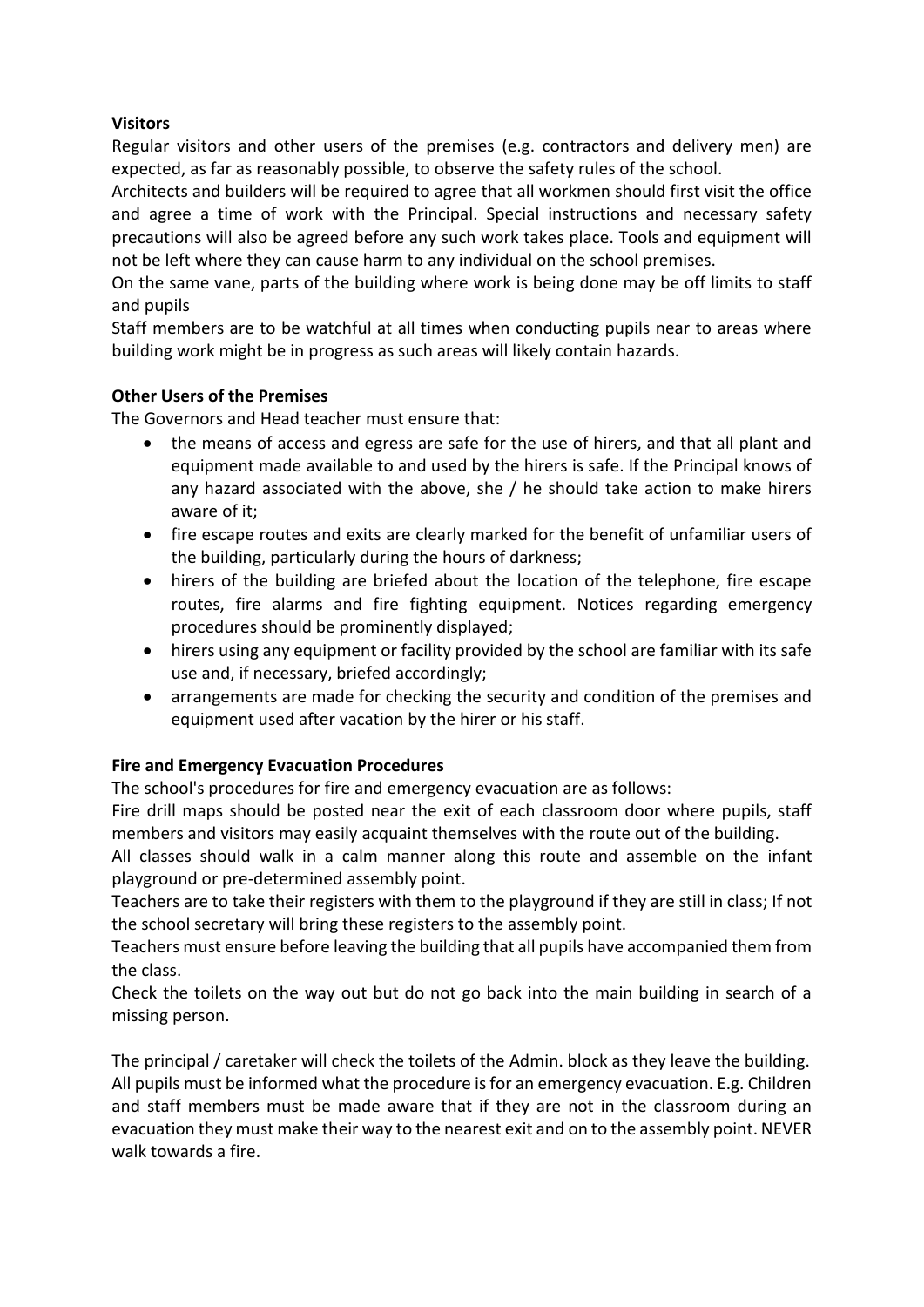These procedures will be updated as appropriate and will be reviewed for term 2 when the whole building has been handed over to the Trustees.

There will be a fire drill once per term. The fire bell is a continuous electrically operated bell. Should this not work at the time of a fire a hand bell will be rung continuously until the ringer believes that the building has been completely evacuated.

A logbook for the recording and evaluation of the practice of evacuation drills will be kept in the office.

## **Fire Prevention Equipment**

Arrangements are made to regularly monitor the condition of all fire prevention equipment. This would include the regular visual inspection of fire extinguishers and the fire alarm system. All fire-warning systems will be tested once a month and a record kept of these tests in the logbook. Clear and simple evacuation procedures are printed on A4 card and displayed with maps in all rooms and circulation areas.

## **First Aid and Accident Reporting Procedures**

• First aid is available in the office and an additional first aid box is kept in the staff room.

- First aid facilities are available for staff, pupils and when necessary visitors to the school.
- The name of the **first aider**/appointed person is **Mrs C. Warwick (Secretary)** . Second nominated first aider is Miss L. Mc Closkey who is also a fully qualified first aider.

• The person responsible for administering the accident reporting procedure, the notification of serious

accidents causing death or major injury and dangerous occurrences is Mr T. Mc Dowell.

• All accidents should be reported to the office and a form filled in by a supervisor present at the time. What

might appear to be a minor accident may turn out to be more serious.

• The accident book and report forms and the arrangements to be followed if the person injured is unable

to complete an accident report form or who is not an employee of the Authority are to be found in the

Office.

• The arrangements for first aid for sports, outdoor pursuits and field trips are the responsibility of the

supervising staff. A small first aid kit is available at the school office for field trip supervisors (Usually

the teacher in charge). This kit must be taken on any such field trip.

## **Assessing the Risks to staff and pupils.**

Teachers and other staff should be watchful at all times for potential hazards when pursuing the normal everyday activities and when other less frequent events are being organised.

To assess potential hazards and deal with them it is recommended that responsible adults follow a procedure entitle "Risk Assessment".

A risk assessment is a careful examination of what could cause harm to people, so that you may weigh up whether you have taken enough precautions to prevent harm.

The procedures for risk assessment are as follows:

#### **Five Stage Procedure**

1. Identify the hazard/s;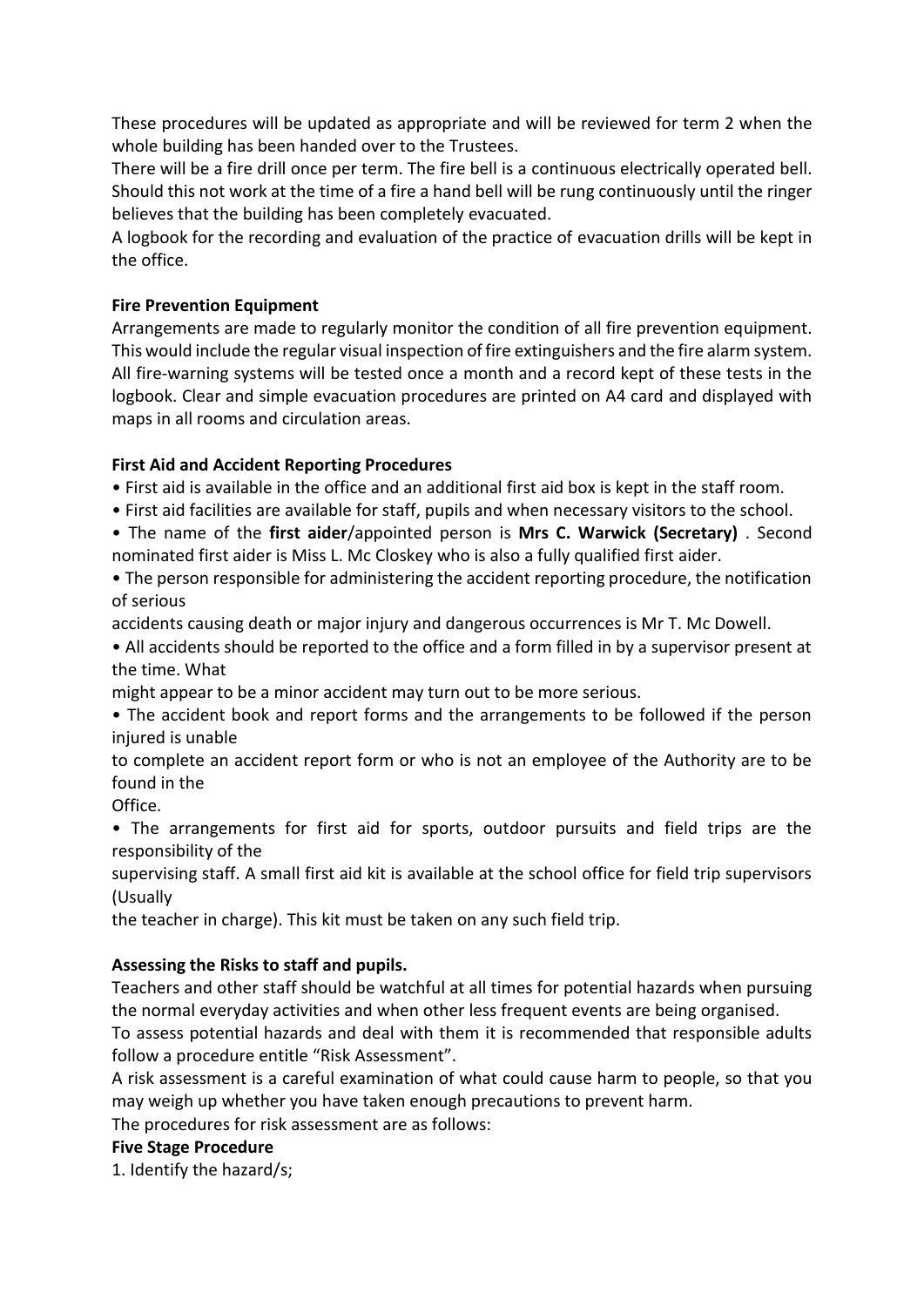2. Decide who might be harmed;

- 3. Evaluate the risks and decide whether existing precautions are adequate;
- 4. Record your findings;
- 5. Review your assessment.

Detailed checklists are available from the office on a number of possible areas where a risk assessment might be useful.

However, a risk assessment is a useful exercise for any number of activities conducted in the school environment. Below are only some of the events or activities which teachers and staff might need to carry out a risk assessment exercise.

Supervision on playgrounds etc., trips off site, sporting events e.g. sports day, general use of corridors when a large number of classes are moving to and from the canteen.

It is good practice to keep a watchful eye at all times as an adult involved in any similar activity. NB. ALL DEFECTS IN THE CONDITION OF THE SCHOOL MUST BE REPORTED. e.g. adequate lighting,

missing tiles, loose paving, broken rails, leaking toilets or other such appliances.

# **Safe Supervision, Care And Welfare Of Children**

Systems and procedures have been put in place whereby all children are supervised by adults all the time or at least within reason.. Exceptions to this are when children are being sent around the classes or to the office on a message.

Note: Pupils are not allowed outside the grounds unsupervised. Do not send pupils out to the shop. If you need a children to go to your car ask the Principal first. It is safer to send an adult. Classroom assistants and supervisors should ensure that they are on duty in the playground before the children are out.

Children should never be allowed onto the playground without an adult. Classroom assistants should only leave the playground with a child in the event of a serious accident. Leaving the playground inadequately supervised could result in a more serious accident. Small cuts can be dealt with at the office by the secretary. Please send the child to the office with one other responsible pupils. Please fill out an accident form as soon as you can if you were on duty whilst an accident occurred. Forms are available at the office and should be returned to the office as soon as possible.

## **Jewellery**

Staff and pupils have a responsibility to themselves and others regarding safety and the wearing of clothing and jewellery which may cause harm or danger to others. Children are expected to wear the proper uniform and are not allowed to wear rings, earrings and other jewellery which could be conceived as causing such danger.

## **Teachers' children**

In some cases, teachers' children may be on the grounds with their parents after school hours. These children must be accorded the same protection as all our pupils. There are no systems and procedures for after school hours. Teachers' children are at greater risk then than during the school day. Teachers must make sure that their children are supervised at all times if they are staying behind. The child should stay with his/her parent in their class. Appropriate supervision arrangements should be made for these children on a Tuesday when all teachers meet for curriculum meetings. Please remember these procedures are for the protection of the children. Any compromise of these provisos will place these children in danger.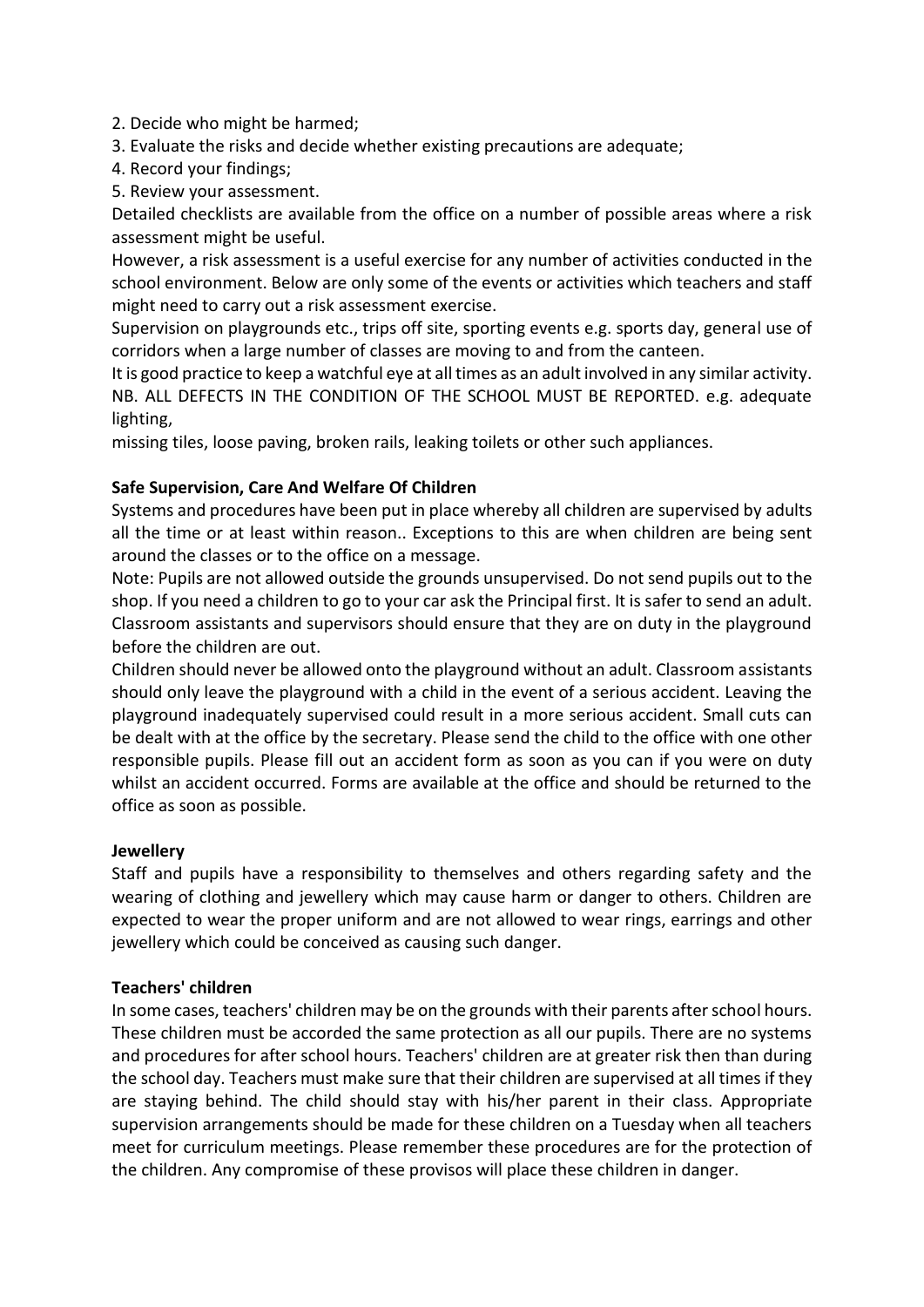If any of these children are left alone in different parts of the building also goes against our Child protection policy. Staffs such as caretaker and cleaners also need protection.

REMEMBER: No child should be left unsupervised at any time in the school. Nor should a child be left alone with an adult other than their parent.

### **Other Areas Needing Supervision**

Children are not allowed to leave the school grounds during the day unless a note has been received by the

parent/guardian. Certain areas are also out of bounds.

Store rooms with plant equipment, cleaning fluids and other dangerous equipment. On no account should pupils be sent to the P.E. store without adult supervision to collect P.E. equipment for use in a lesson.

Teachers must make other arrangements to have the lesson equipment available for the lesson.

Remember common sense dictates that a child must not be sent alone where they might be in danger or where there is even a remote possibility of danger.

### **Cloakrooms, toilets and other areas**

The cloakrooms, toileting areas, canteen area pathways and steps all have potential dangers, especially when a number of pupils are using them together. Teachers should lead their classes to the playground with the help of supervisors and classroom assistants. Good order should be observed. The pupils should walk in single file in most cases and the General Rule "Walk don't Run" must apply at all times. There are only a couple of steps in the school and these must be avoided where possible. Children are more prone to fall when walking down the steps in lines but are less liable to injury whilst mounting the steps. A general safe rule is to conduct the class down the pathways and if necessary up the steps.

**Toileting**: Pupils must be supervised when going to the toilet as a large group. If a child asks to go to the toilet send two at a time. The teacher or staff member must be cognisant of how long the pupil spends there in case an unseen accident occurs. Keep main doors open so that pupils can be supervised to a reasonable extent whilst toileting, I.E. Make sure that you can HEAR all that goes on whilst pupils go to the toilet.

#### **Access to the School premises from outside**

For the further safety of pupils adults may not walk to a classroom during class time to take a pupil out of class without a permission note from the office first. Teachers are to direct a parent back to the office explaining that this is a safety precaution. The DENI agreed to fund CCTV and a locking system at the front door. The secretary and principal have a clear view of the front door, the front of the school and the playgrounds. The back door will be kept closed during the main part of the day and only open at peak arriving and departure times. The front door will only be accessed using a code or the buzzer system. Visitors should always report to reception when using the front door.

Side entrance doors are to be kept locked during the day except when in use at peak times. These doors must be opened to pupils at 8.45a.m. each morning and locked again between 9.30 and breaktimes.

In this way access to the school hall will be limited and the pupils and staff will be more secure from outside interference.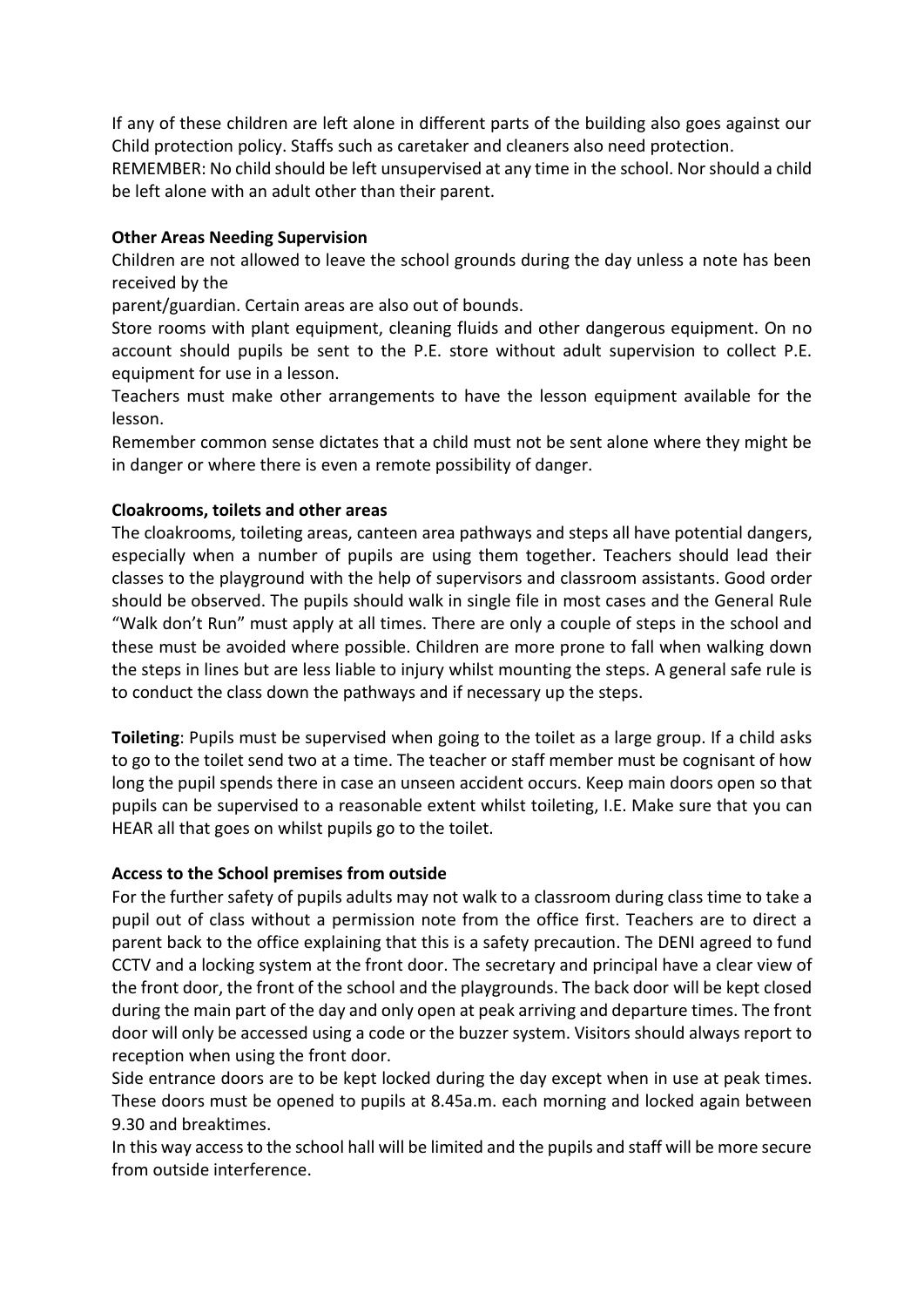Parents, however, will be welcome but they too will know that their children are as safe from outside dangers as we can reasonably make them. Children will not be released by teachers unless a parent /guardian can give the teacher a permission slip signed by the principal or secretary.

## **Safe use of Portable and other appliances**

All portable electrical equipment must be maintained in a safe condition. Staff members have a responsibility to report any faulty equipment. A formal visual inspection of such equipment may be carried out by a competent member of staff and record of inspection kept. A combined inspection and testing must be carried out by a qualified electrician or trained member of staff appointed by the Board of Governors and a record of this inspection kept.

Examples of potential lethal dangers are bare wires on frayed electrical cable, overload of sockets, broken power point sockets. Such hazards should be immediately reported to the principal.

Use of computers are subject to safety regulations (available from the ICT Co-ordinator ). All computers should have these safety regulations posted nearby.

The office should be a safe environment for secretary and other users of the office.

The following rules must be followed for the safety of such users:

- The office must be used mainly by the principal and secretary. The office is small and is not a safe place for crowds of staff members to congregate.
- Members of staff may use the phone for school business but in the interest of safety there should no more than four adults in the office at any one time.

• The secretary's office cannot be used as a storage place for teachers or staff members personal or general class items, clutter is a danger and the secretary will have little room to store much more than office equipment. Lost property will be kept in a box in the secretary's store but lost property is the secretary's responsibility and she will produce the box on request.

• Computer equipment will be kept to an acceptable standard. The office staff will be required to spend no more than an hour at a time working at the computer after which the task must be changed which takes them away from the screen and keyboard.

• All hazardous substances used in the office, e.g. ink cartridges, toner etc. must be kept under lock and key in the reprographics room and access to these will be allowed to the secretary, the Principal and members of staff who have been shown how to handle them with due care. Changing of toner, ink cartridges etc. in the office and reprographics room is the sole responsibility of the secretary and in her absence the Principal.

#### **MOBILE PHONES**

The school has a mobile phone policy which excludes pupils from carrying mobile phones and staff / adults are only allowed to use their phones on their break time and not in front of pupils. Doubt has been cast on the safety of these phones especially for children. If a child is found to have a mobile phone it will be confiscated and only returned when the parent comes to the school to collect it.

#### **Care-taking and Cleaning**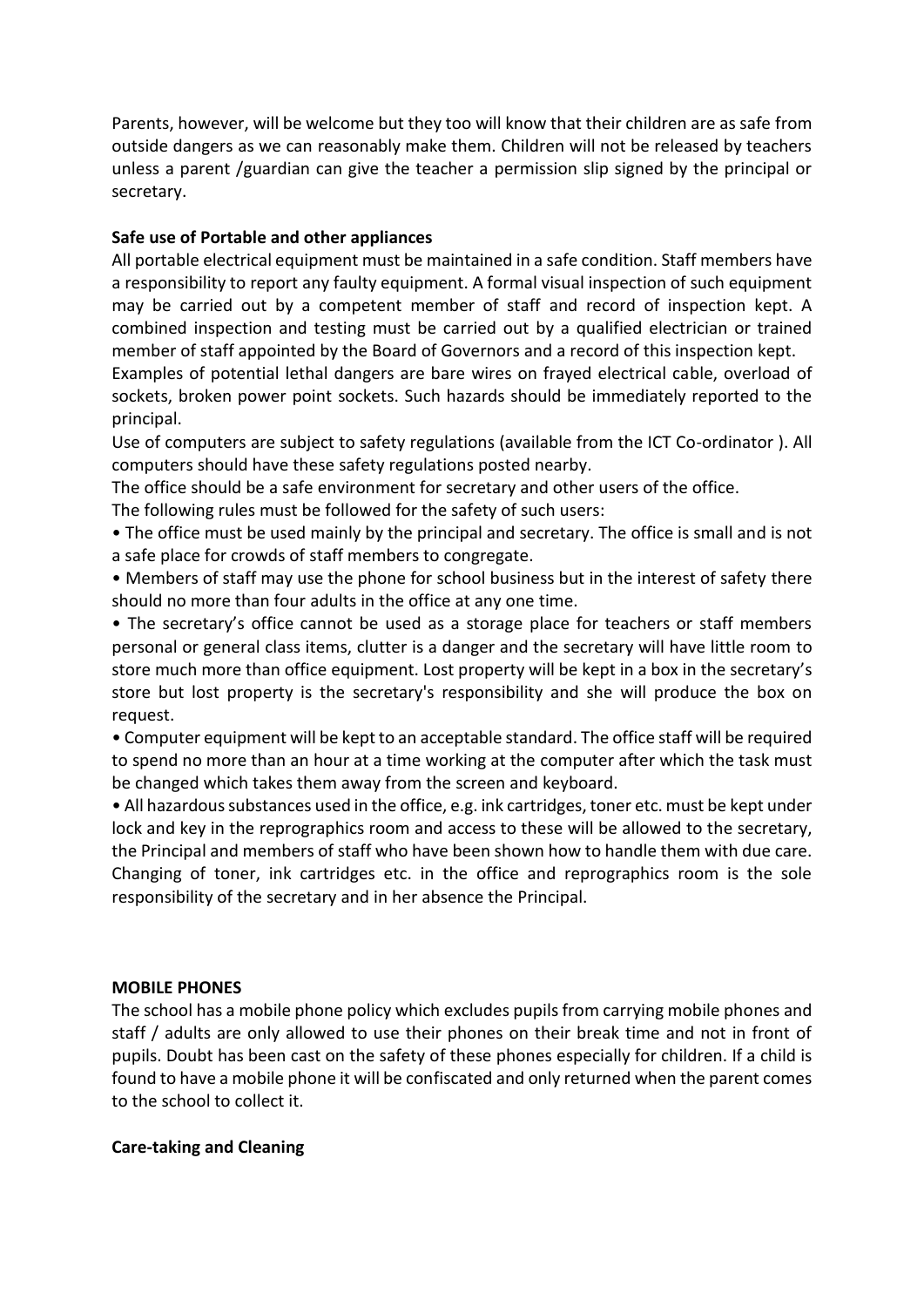The caretaker and cleaning staff will be using potential dangerous machinery and substances. Safety matters and requirements dealing with these issues are available to relevant personnel (ask the principal).

# **NOTE: THE CLEANERS STORE IS OUT OF BOUNDS TO ALL EXCEPT THE CARETAKER, CLEANERS and PRINCIPAL.**

Do not send children to fetch anything out of the store. Mops and such equipment are the property of the DSO. If you wish to use any of this equipment you must first clear it with the Principal or better still the caretaker will clean up for you.

## **Safety in the Classroom, the Resource areas, the Gym and the Youth Wing**

There are a number of potential hazards in the classroom or resource areas used by pupils and staff. It is the duty of all staff members to reduce or negate these hazards where possible.

### **General rules to follow:**

Good discipline should be kept at all times.

Teachers should never leave the pupils unsupervised in class or other areas at any time. If a teacher really must step out of class and there is no competent adult to supervise he/she must inform a neighbouring class teacher and the doors of both classrooms left ajar. The teacher now supervising must remember that they are responsible for both classes until the absent teacher returns. Watchful supervision must be observed and pupils must be involved in a quiet sensible disciplined activity.

Please ensure that the equipment used by the children is safe, e.g. scissors are suitable for the child, sharp knives are not easily accessed by pupils and there are no sharp nails protruding from boards or displays.

Water around water trays and sand around sand trays should be cleaned up by classroom assistants as soon as the activity is over and if possible during an activity if it becomes an apparent danger.

Children should be discouraged from putting toys in mouths and such equipment should be regularly sterilised and properly dried.

#### **GYM:-**

The gym can be a potential hazard to all users. General safety Rules.

Pupils must never climb the bars, ropes or use the equipment unsupervised.

Note: - The P.E. stores are dangerous places for pupils. Pupils must never enter the stores unsupervised. Never send a child to fetch something in the stores unless accompanied by an adult. The P.E. store must be kept locked at all times.

The key is available at the office.

P.E. lessons must be structured in such a way that the pupils pursue their activities safely. The gym is not safe for indoor football so indoor football is not allowed.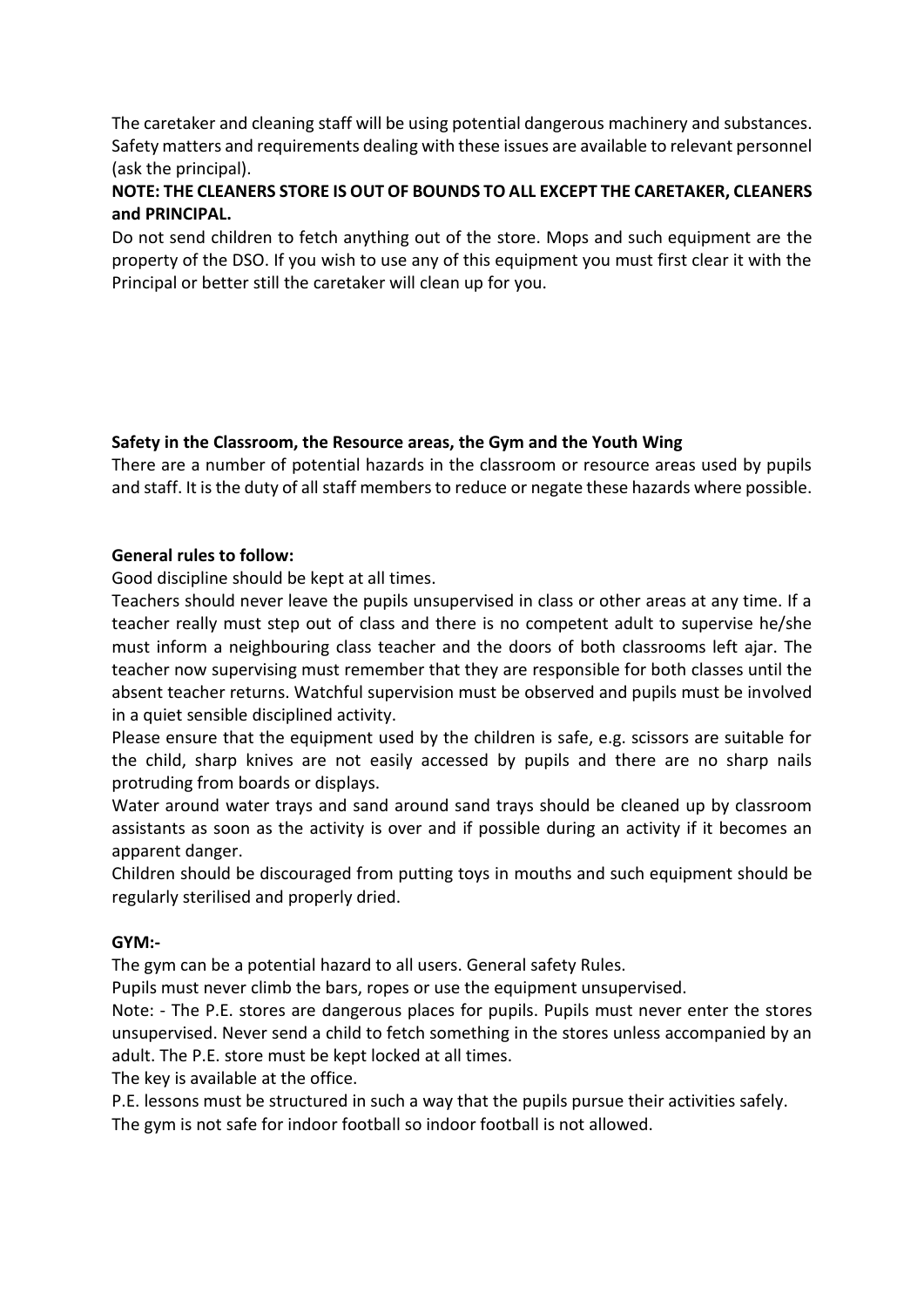Teachers should never ask pupils to pursue activities that are beyond the individual's means. Nor should they set out equipment without taking the proper precautions, e.g. deep mats should always be under climbing frame equipment and pupils must not be allowed to drop down from a dangerous height to land on these mats.

Do not tie knots in ropes as this will damage the ropes and make them dangerous.

Equipment must be stored away properly as the untidiness is a real hazard.

If pupils are allowed to assist in setting up or putting away the equipment they must be properly trained and not given tasks beyond their means.

### **Youth Wing**

The Youth wing can be an excellent facility and may be used by the school during the day. If permission has been granted for its use, perhaps as reward for those pupils who have shown excellent behaviour over a month, staff must acquaint themselves with the appropriate supervision procedures within that area.

Classes could be allowed use of the facility on wet days at lunchtime or break time. However, pupils must be properly supervised. The area has a number of blind spots and teachers using the facility should ensure that all areas are covered.

As part of our child protection policy no area should give pupils the opportunity to pick on or bully others. Use of dressing rooms will be a delicate matter and a procedure set out in the child protection policy should be adhered to for the safety of both pupils and adults. Adults should not place themselves in a position where their integrity can be questioned.

## **CLUBS**

Health and safety regulations for after school clubs should be considered in the same way as normal school time regulations. The more relaxed setting of the after school clubs is an essential ingredient for the social development of our pupils but their safety must always be the first priority. Children not used to this relaxed setting may over react and become a danger to themselves and others. Please make sure that pupils are acquainted with the necessary rules of the club for their own safety and enjoyment.

Clubs of a physical nature have their own potential hazards. The Swimming club is conducted offsite and the pool has its own set of safety rules. In such cases staff members have a duty to acquaint themselves with such rules.

If you are involved in such a club make sure you know where the nearest phone is, where the first aid kit is and who is responsible for first aid in the facility.

## **Off Site Procedures**

We have a separate policy for Off-site activities. Teachers should acquaint themselves with this policy.

Travel to sporting events and the transport of pupils to such events.

Children must be properly supervised when going on trips. If a teacher wishes to take his/her class out for a nature walk or some other similar activity he/she must first have the permission of the Principal and in his absence the Vice principal.

Supervision must be more than adequate. Normally the ratio of pupils to adults is 12 pupils to 1 adult